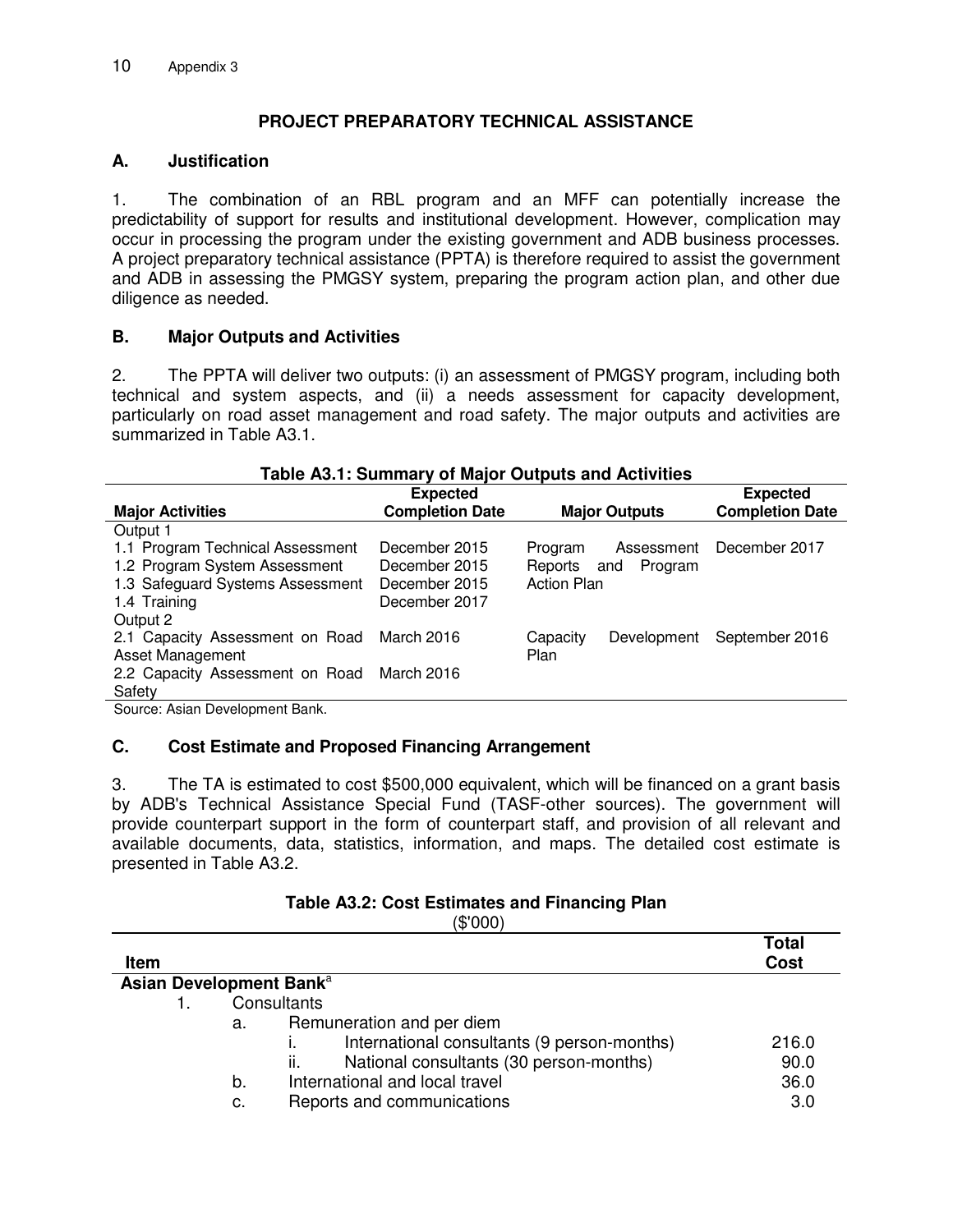|   | 2.                        | Workshops, training, seminars, and conferences <sup>b</sup>    |                                                | 50.0                   |
|---|---------------------------|----------------------------------------------------------------|------------------------------------------------|------------------------|
|   | 3.                        | Vehicle <sup>c</sup>                                           |                                                | 10.0                   |
|   | 4.                        | <b>Surveys</b>                                                 |                                                | 40.0                   |
|   | 5.                        | Miscellaneous administration and support costs                 |                                                | 5.0                    |
|   | 6.                        | Contingencies                                                  |                                                | 50.0                   |
|   |                           | Total                                                          |                                                | 500.0                  |
| a |                           | Financed by the TASF-other sources.                            |                                                |                        |
| b |                           | Workshops, training, seminars, and conferences                 |                                                |                        |
|   | Purpose                   |                                                                | Venue                                          |                        |
|   | Result-based Lending      |                                                                | To be determined during the TA implementation. |                        |
|   | Monitoring and Evaluation |                                                                | To be determined during the TA implementation. |                        |
| C | $\overline{V}$ ehicle     |                                                                |                                                |                        |
|   |                           | Justify the use of and the need to purchase or lease a vehicle |                                                | Expected length of use |
|   |                           | To allow the consultants to rent a vehicle for surveys.        |                                                | 10 months              |

Source: Asian Development Bank.

#### **D. Consulting Services**

4. In total the PPTA will require 39 person-months of consulting services (9 international and 30 national). ADB will engage all individual consultants in accordance with its Guidelines on the Use of Consultants (2013, as amended from time to time). Disbursement under the TA will be carried out in accordance with ADB's Technical Assistance Disbursement Handbook (2010, as amended from time to time). Procurement of equipment will follow ADB's Procurement Guidelines (2013, as amended from time to time). The equipment will be handed over to the government upon TA completion. A summary of consulting services requirement is presented in Table A3.3.

| <b>Table A3.3: Summary of Consulting Services Requirement</b> |                               |  |  |
|---------------------------------------------------------------|-------------------------------|--|--|
| <b>Positions</b>                                              | <b>Person-Months Required</b> |  |  |
| International                                                 |                               |  |  |
| Road Asset Management Specialist                              | 4                             |  |  |
| <b>Road Safety Specialist</b>                                 | 5                             |  |  |
| <b>National</b>                                               |                               |  |  |
| <b>Rural Road Specialist</b>                                  | 12                            |  |  |
| <b>Pavement Engineer</b>                                      | 3                             |  |  |
| Social Safeguard Specialist                                   | 6                             |  |  |
| <b>Environment Safeguard Specialist</b>                       | 6                             |  |  |
| <b>Financial Management Specialist</b><br>3                   |                               |  |  |
| Course Asian Davalanment Dank                                 |                               |  |  |

Source: Asian Development Bank.

5. Since most PPTA activities are to undertake the assessment on specific areas of PMGSY, individual consultants with experience on PMGSY or similar programs will be engaged. The outline terms of reference for the project preparatory TA consultants are described in paras. 6 to.11.

6. **Road Asset Management Specialist** (4 international person-months). The road asset management specialist preferably has a bachelor degree of civil engineering, at least 15 years of relevant experience in road asset management. The main tasks under the TA include conducting the assessment of road asset management capacity at the central level and at the state level, preparing protocols for data collection and maintenance planning, developing a mechanism for performance monitoring, reviewing the performance of performance-based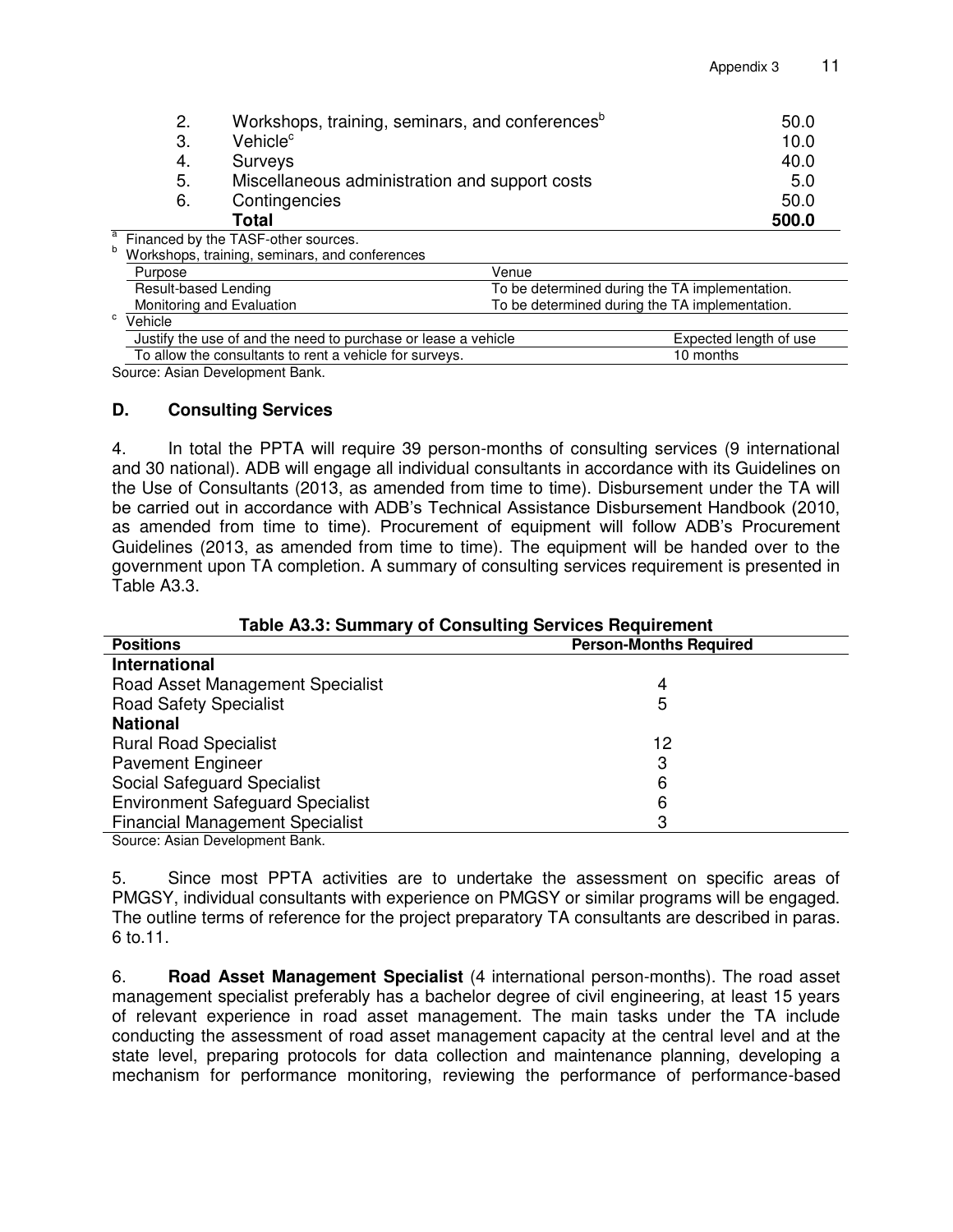maintenance contracts, and preparing a capacity development plan to be implemented under PMGSY.

7. **Road Safety Specialist** (5 international person-months). The road safety specialist preferably has a bachelor degree of civil engineering, at least 15 years of relevant experience in road safety. The main tasks under the TA include conducting the assessment of road safety audit capacity at the central level and at the state level, preparing protocols for address road safety under PMGSY, developing a mechanism for performance monitoring, and preparing a capacity development plan to be implemented under PMGSY.

8. **Rural Road Specialist** (12 international person-months). The rural road specialist preferably has a bachelor degree of civil engineering, at least 10 years of relevant experience in similar program to PMGSY. The main tasks under the TA include serving as coordinator for the international and national consultants, conducting the technical assessment of PMGSY on program soundness, expenditure and financing, and results and links with disbursements, conducting system assessment of PMGSY on the monitoring and evaluation system and the procurement system, organizing workshops and seminars for consultation and capacity development, and preparing a program action plan to be implemented under PMGSY.

9. **Transport Analyst** (3 national person-months). The transport analyst preferably has a bachelor degree of transport engineering, at least 5 years of relevant experience in transport sector. The main tasks under the TA include reviewing the impacts of past PMGSY programs, and assisting the rural road specialist in the technical assessment of PMGSY on program soundness and the technical assessment on monitoring and evaluation systems.

10. **Financial Management Specialist** (3 national person-months). The financial management specialist preferably is a charted accountant (or holds an equivalent professional certificate), at least 10 years of relevant experience. The main tasks under the TA include conducting the system assessment of PMGSY on financial management, and preparing an action plan on financial management to be implemented under PMGSY.

11. **Social Safeguard Specialist and Environment Safeguard Specialist** (6 national person-months each). The social safeguard specialist preferably has a bachelor degree of social science, at least 10 years of relevant experience. The environment safeguard specialist preferably has a bachelor degree of environment science, at least 10 years of relevant experience. The Specialist will have working knowledge of national, state laws and ADB SPS. The main tasks under the TA include conducting the program safeguard system assessment of PMGSY, and preparing an action plan for filling gaps if any in order to comply with the ADB SPS principles.

## **E. Implementation Arrangements**

12. The MORD will be the executing agency. The government will provide (i) all relevant and available documents, data, statistics, information, and maps; (ii) a TA coordinator from the NRRDA, to be assigned before the consultants are mobilized; and (iii) counterpart staff from the state governments, to be assigned before the consultants are mobilized; and (iv) logistical assistance for the workshops and seminars, including the venue, and identifying and inviting the participants. The proposed TA processing and implementation schedule is listed in Table A3.4.